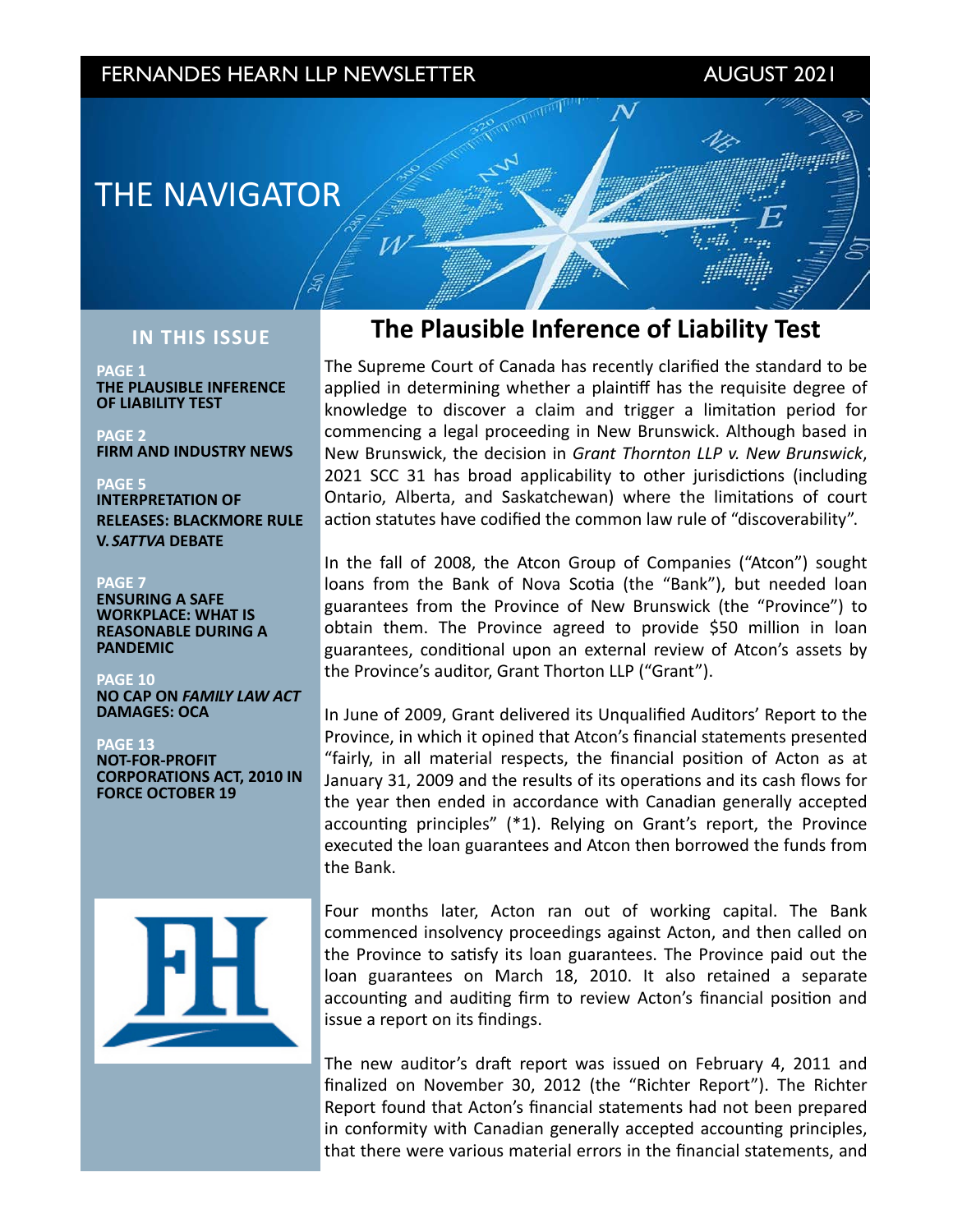### **FIRM AND INDUSTRY NEWS**

Fernandes Hearn LLP has been selected as Law Firm of the Year in Canada 2021 in Transportation by The Lawyer Network.

**Rui Fernandes** will be speaking at the Best Practices Council on September 22<sup>nd</sup>, 2021 in Toronto, on "Negligent Carrier Selection, Contingent Cargo Liability and Broker Agreements."

The Women's International Shipping & Trading Association (Wista) AGM & Conference will take place in person and virtually from October 12- 15, 2021 in Hamburg, Germany. Kim Stoll will be in attendance virtually in her role as Wista Canada VP Central Region.

The **Canadian Transport Lawyers Association** AGM and Conference will take place virtually on October 22, 2021. Vice President Carole McAfee Wallace and **Kim Stoll** will be in attendance.

The International Maritime Law Seminar will take place October 28, 2021 in London England.

Mark your calendars. The next Fernandes Hearn LLP Annual Seminar will take place on February 10, 2022. Send us an email to  $info@fhllp.ca$  to let us know what topics you would like us to cover.

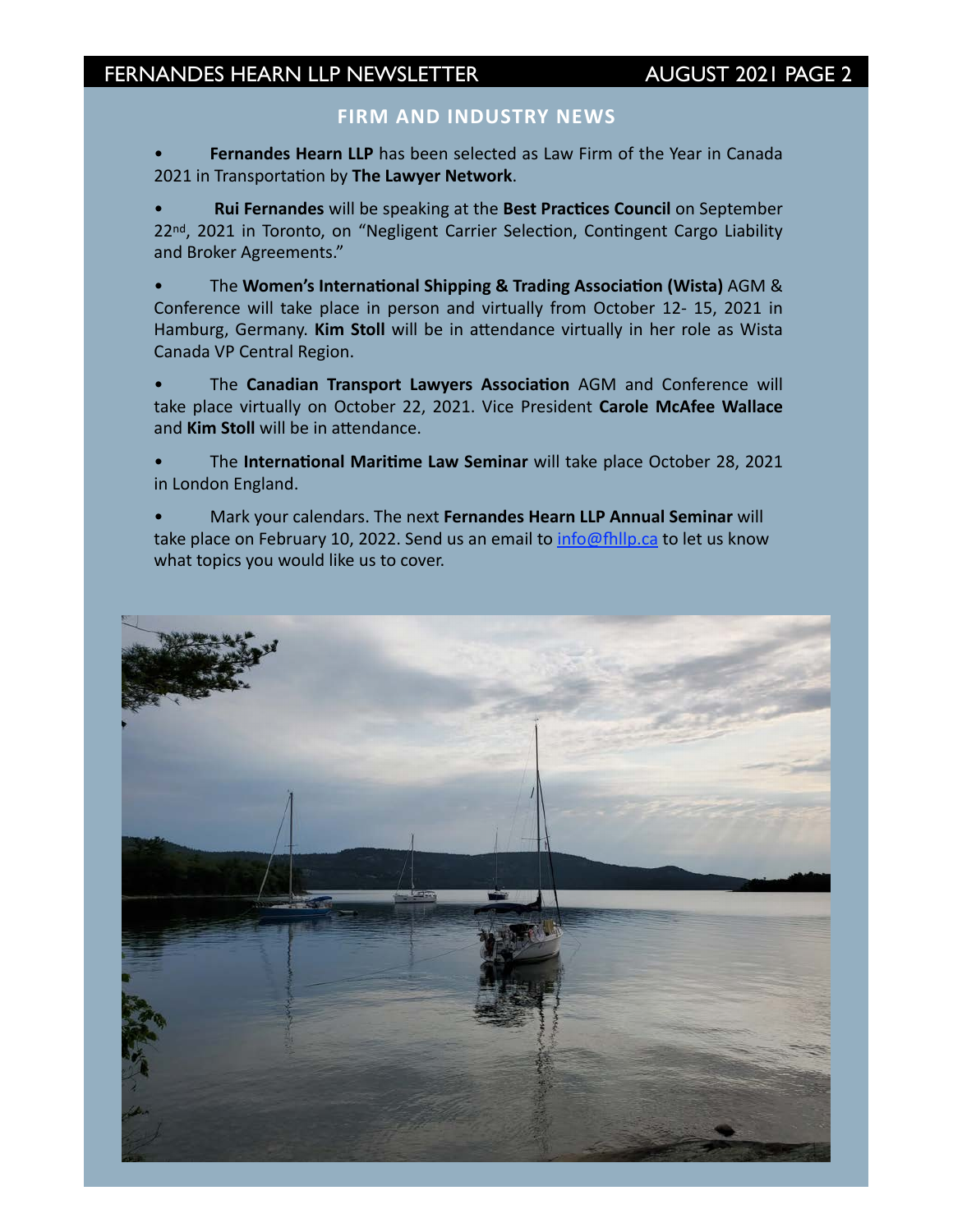that Acton's assets and net earnings were overstated by \$28.3 million to \$35.4 million.

On June 23, 2014, the Province filed a Statement of Claim against Grant alleging negligence. Grant denied the allegations and brought a summary judgment motion seeking to have the Province's claim dismissed as being statute-barred under the *Limitation of Actions* Act (the "LLA") (\*2) because it was commenced two years after it was discoverable  $-$  that is, after the facts giving rise to the claim were, or should have been known.

The motion judge granted summary judgment in favour of Grant, holding that the proper test is whether the plaintiff knew or ought to have known that it had *prima facie* (that is, at first blush on the face of things) grounds to infer the existence of a potential claim. The motion judge found that the Province knew or ought to have known that it had *prima facie* grounds to infer that it had a potential claim against Grant by March 18, 2010, more than two years before commencing the suit. In the alternative, the motion judge found that the Province had the requisite knowledge after it received the draft Richter Report on February 4, 2011, and that

this was also more than two years prior to the commencement of the Province's claim.

The Court of Appeal overturned that decision and held that the test is whether the plaintiff "knows or ought reasonably to have known facts that confer a legally enforceable right to a remedy,"  $(*3)$ . In claims for negligence, "that right only exists if the defendant was under a relevant duty of care and its loss-causing act or omission fell below the applicable standard of care" (\*4). Applying this test, the Court of Appeal found that the two-year limitation period had not been triggered because the Province could not have discovered its claim until Grant produced its audit-related files for inspection, which Grant had consistently refused to do.

The Supreme Court of Canada allowed Grant's appeal, finding that the Province had discovered its claim by February 4, 2011, the day it received the draft Richter Report. The Province did not bring its claim within two years of that date, and so it was statute-barred.

Under section  $5(1)(a)$  of the LAA, no claim shall be brought after two years from the day on which the claim is discovered. Section  $5(2)$  of the LAA states that a claim is discovered on the day

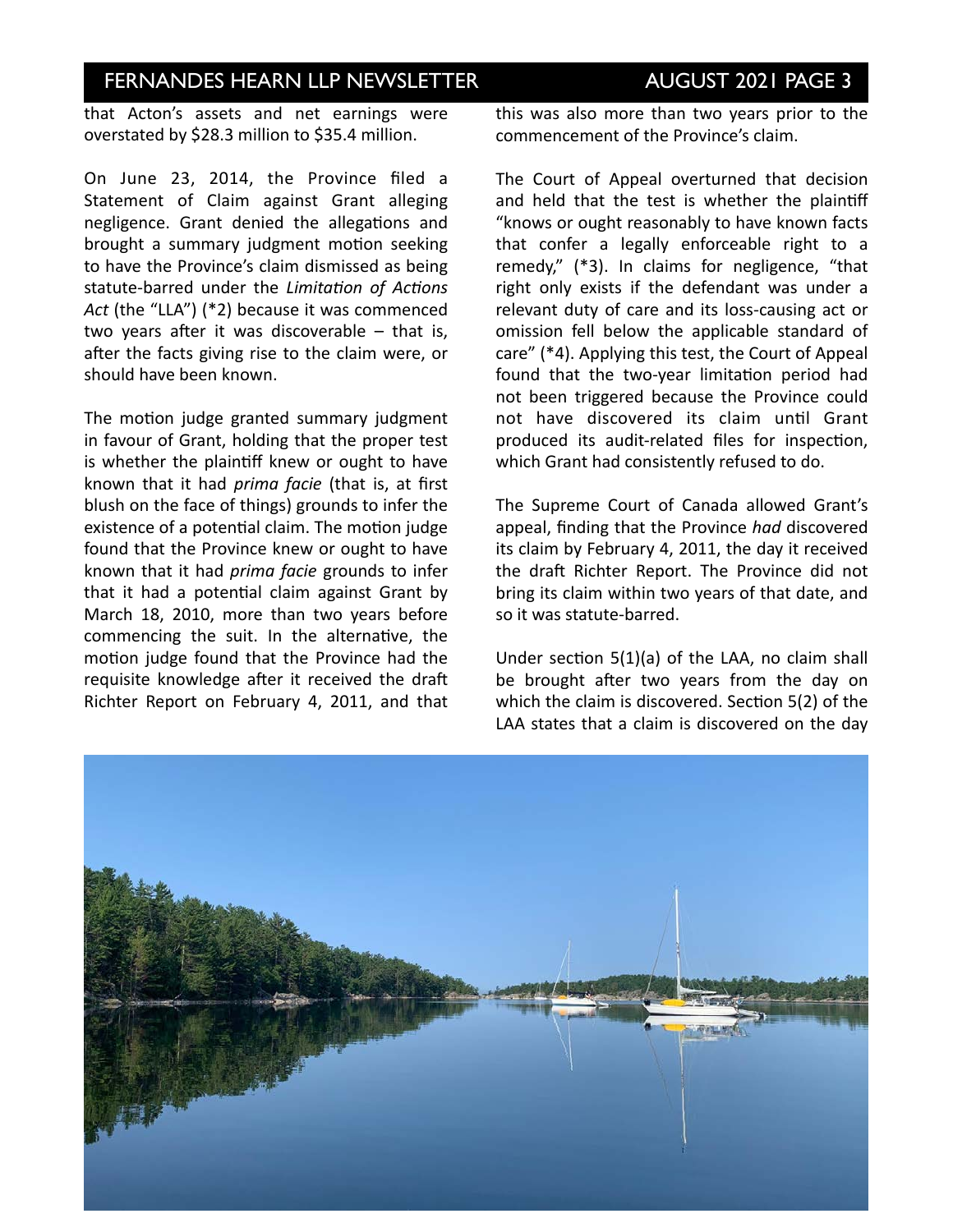on which the plaintiff first knew or ought reasonably to have known

> (a) that the injury, loss or damage had occurred,

(b) that the injury, loss or damage was caused by or contributed to by an act or omission, and

(c) that the act or omission was that of the defendant.

The Court confirmed that section 5 of the LAA codifies the common law discoverability rule, which provides that "a cause of action arises for purposes of a limitation period when the material facts on which it is based have been discovered or ought to have been discovered by the plaintiff by the exercise of reasonable due diligence" (\*5).

Under section  $5(2)$  of the LAA, the Court held that a claim is discovered "when a plaintiff has knowledge, actual or constructive, of the material facts upon which a plausible inference of liability on the defendant's part can be  $d$ rawn"( $*6$ ). The material facts that must be known are those set out in section  $5(2)$  of the LAA, reproduced above.

Both direct and circumstantial evidence can be used when assessing the plaintiff's state of knowledge. Mere suspicion or speculation is not enough, but it may trigger the requirement to exercise reasonable diligence.(\*7) The plaintiff does not need knowledge of all of the constituent elements of the claim.(\*8)

### *Andrea Fernandes*

### *Endnotes*

(\*1) Grant Thornton LLP v. New *Brunswick*, 2021 SCC 31, at para. 8. (\*2) SNB 2009, c L-8.5. (\*3) 2020 NBCA 18, at para. 7. (\*4) *Ibid*. (\*5) *Supra* 1 at para. 40. (\*6) *Supra* 1 at para. 42. 

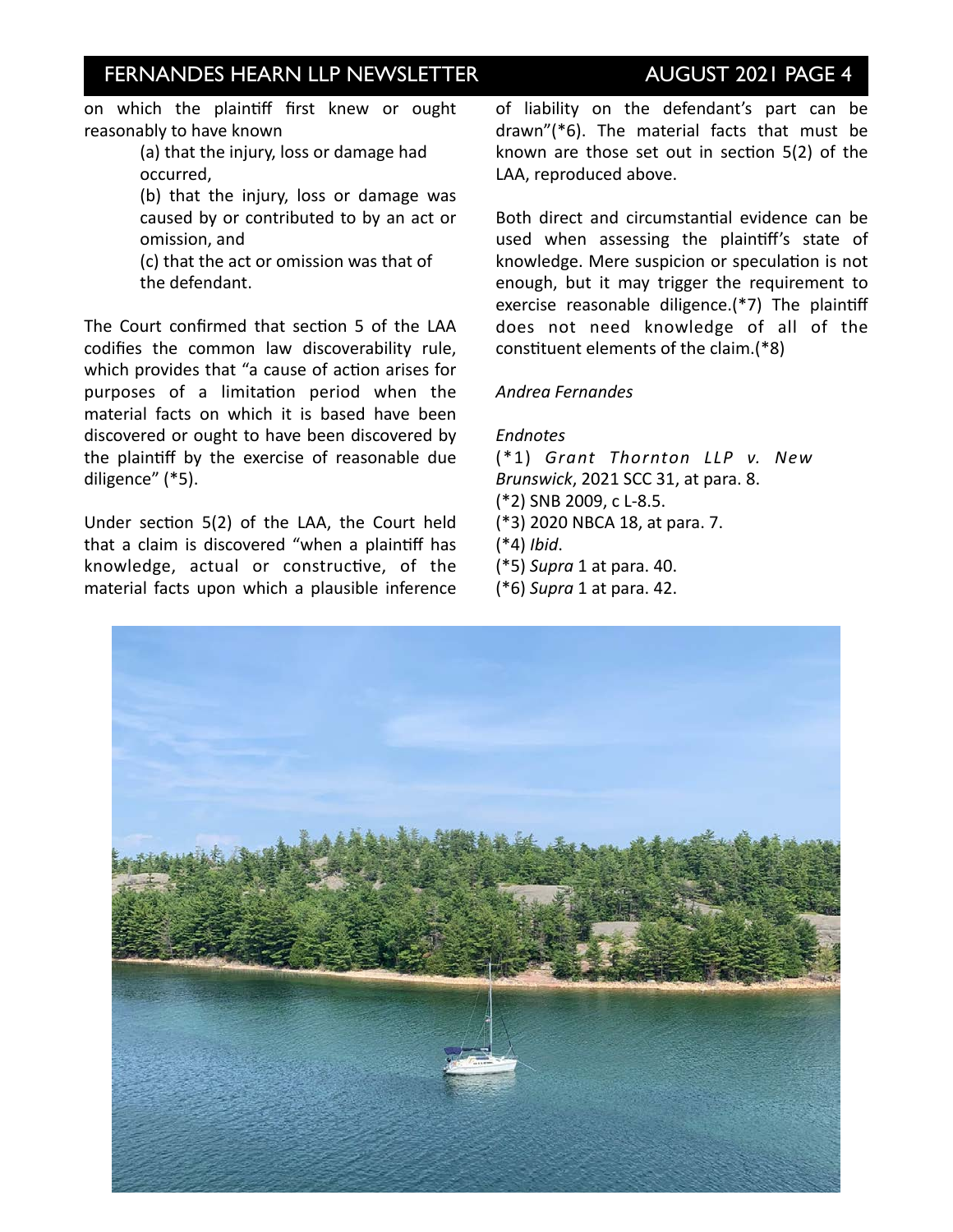## **INVESTOR IN THE NEWSLETTER AUGUST 2021 PAGE 5**

### **2. Interpretation of Releases: The Blackmore Rule vs. Sattva Debate**

In *Corner Brook (City)* v. Bailey, the Supreme Court of Canada addresses the debate of whether a special interpretive rule applies to releases  $(*1)$  and provides helpful guidance on the way the courts should consider the surrounding circumstances in the interpretive process. 

### Background

The facts of this case are straightforward. Mrs. Bailey struck a city employee with her husband's vehicle while the employee was performing road work. As a result, the employee commenced an action against Mrs. Bailey for injuries sustained in the accident (the "employee action"). In a separate action related to the same incident, Mrs. Bailey sued the City for her physical injuries and damage to the car. Mrs. Bailey settled her action against the City and released the City from liability relating to the accident.

Mrs. Bailey signed a release in which she agreed to:

... the [Baileys], on behalf of themselves and their heirs, dependents, executors, administrators, successors, assigns, and legal and personal representatives, hereby release and forever discharge the [City, its] servants, agents, officers, directors, managers, employees, their associated, affiliated and subsidiary legal entities and their legal successors and assigns, both jointly and severally, from all actions, suits, causes of action, debts, dues, accounts, benefits, bonds, covenants, contracts, costs, claims and demands whatsoever, including all claims for compensation, loss of use, loss of time, loss of wages, expenses, disability, past, present or future, and any aggravation, foreseen or unforeseen, as well as for injuries presently undisclosed and all demands and claims of any kind or nature whatsoever arising out of or relating to the accident which occurred on or about March 3, 2009, and without limiting the generality of the foregoing from all claims raised or which could have been raised in the [Bailey Action] . . . . [Emphasis added.] (\*2)

Four years later, Mr. Bailey as the defendant in the employee action, commenced a third-party action against the City, claiming contribution or indemnity from the City. The City moved for a summary trial and argued that the release barred Mrs. Bailey's third-party claim. The trial judge agreed with the City and stayed the thirdparty claim. In interpreting the release, the trial judge relied on the Blackmore Rule, a 150-yearold rule of interpretation that "required him to consider what was in contemplation of the parties at the time the release was signed and the specific context in which it was signed"  $(*3)$ . The trial judge noted that at the time Mrs. Bailey signed the release, she had already been served with the employee's action. Accordingly, the third-party claim was stayed.

The trial judge's decision was overturned by the Court of Appeal of Newfoundland and Labrador. The Court of Appeal concluded that "the Blackmore Rule has, overtime, been subsumed into the principles of contractual interpretation" set out by the Supreme Court in *Sattva* (\*4). In the Court of Appeal's view, "the words, the context, and the exchange of correspondence were all consistent with the Release being interpreted as a release only of the Bailey's claims in the Bailey action"  $(*4)$ . The Court of Appeal accepted Mrs. Bailey's argument and concluded that the release did not contemplate a claim to recover damages claimed by a third party. Accordingly, the Court of Appeal reversed the trial judge's decision and reinstated the third-party claim.

### The Supreme Court Decision

In an unanimous decision, the Court overturned the Court of Appeal and confirmed that there is no special rule of contractual interpretation that applies only to releases. The Court reiterated that the guiding rule for the interpretation of contracts is the one set out in Sattva Capital Corp. v. Creston Moly Corp., 2014 SCC 53 which directs courts to "read the contract as a whole.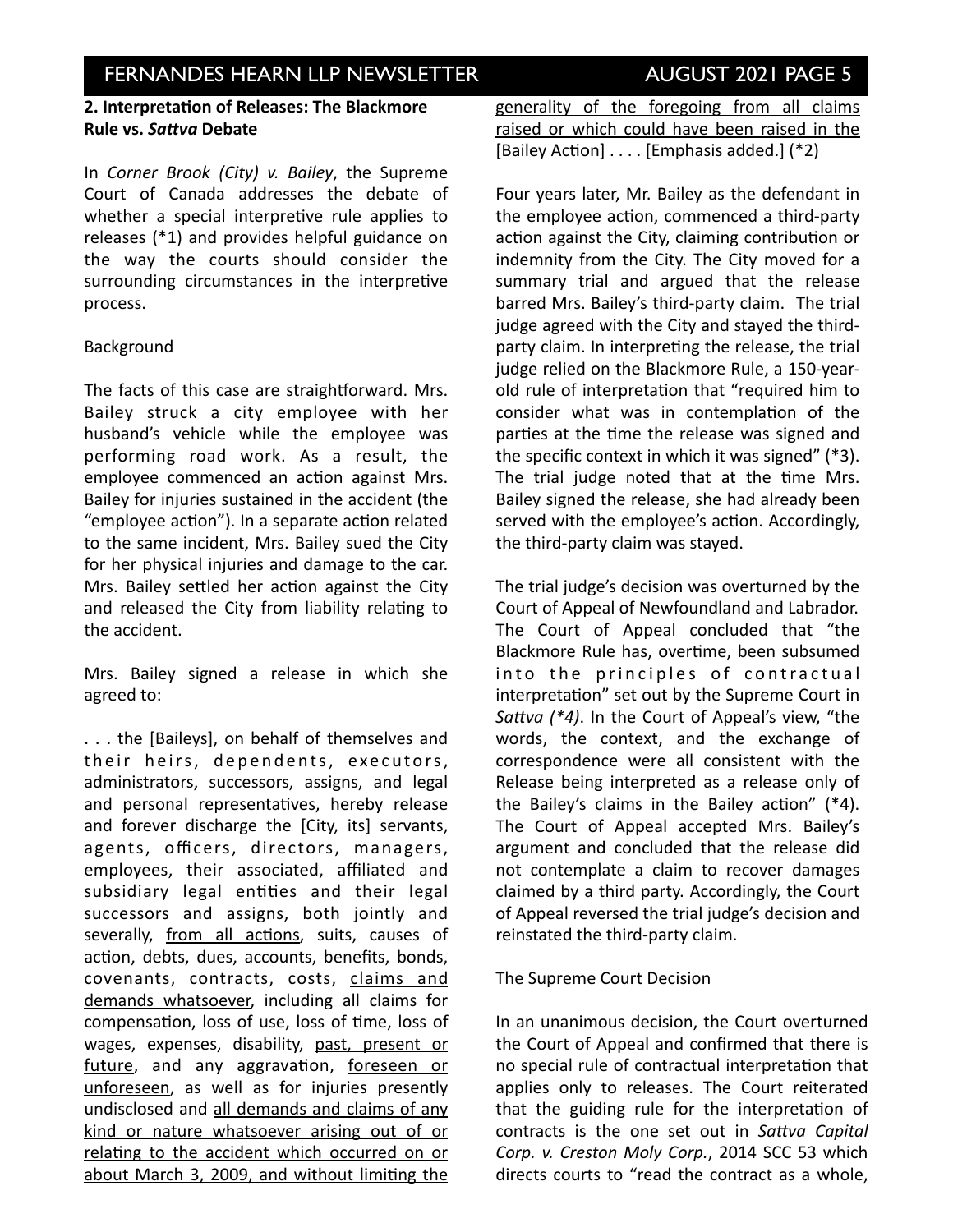## **INVESTOR IN THE NEWSLETTER AUGUST 2021 PAGE 6**

giving the words used their ordinary and grammatical meaning, consistent with the surrounding circumstances known to the parties at the time of formation of the contract  $"$ (\*5).

Citing *Sattva*, the Court explained that the relevant surrounding circumstances "consist only of objective evidence of the background facts at the time of the execution of the contract.  $\ldots$ , that is, knowledge that was or reasonably ought to have been within the knowledge of both parties at or before the date of contracting"( $*6$ ). While the courts can rely on the surrounding circumstances in the interpretive process, the Court warned, "courts cannot use them to deviate from the text such that the court effectively creates a new agreement" (\*7).

In addressing the *Blackmore Rule vs. Sattva* debate, the Court provided some historical background of the circumstances and judicial concerns that existed when the Blackmore Rule was developed. The Court explained that "judges in the  $18<sup>th</sup>$  and  $19<sup>th</sup>$  centuries were less sensitive to context and "were reluctant to admit ... evidence of background which would put the language into context" (\*8). Simply put, the courts' traditional approach to contract interpretation was to stay within the "black letter" meaning of the contract. This interpretive approach was problematic from the view of releases. The Blackmore Rule addressed this problem by allowing courts to consider the factual context when that was not the general rule (\*9). 

The Blackmore Rule was adopted by Canadian courts, but as the Court explained, it was interpreted narrowly  $(*10)$ . Since then, the approach to contractual interpretation has evolved. The Sattva decision marked a significant change in the jurisprudence of contractual interpretation. In Sattva, the Court explained that "contractual interpretation is a fact specific exercise and should be treated as a mixed question of fact and law for the purpose of appellate review, unless there is an inextricable question of law". The Court explained that situations in which a question of law can be

extracted will be uncommon. Whether something was or should have been within the common knowledge of the parties is a question of fact  $(*11)$ .

In applying the rules of contractual interpretation as set out in *Sattva* to the release in question, the Court found no error in the application judge's conclusion that the wording of the release included Mrs. Bailey's third-party claim. In the Court's opinion, the release did not need to list third party claims explicitly. The Court concluded that the third-party claim came "within the plain meaning of the words of the release, and the surrounding circumstances confirmed that parties had objective knowledge of all the facts surrounding the third party claim when they executed the release, and the parties agreed to limit the scope of the release to claims arising out of the accident"  $(*12)$ . Accordingly, the Court allowed the appeal and reinstated the order of the trial judge.

### *Francisca Sotelo*

### *Endnotes*

(\*1) *Corner Brook (City) v. Bailey*, 2021 SCC 29 [*Corner Brook*]. 

- (\*2) *Corner Brook* at para. 7.
- (\*3) *Corner Brook* at para.11.
- (\*4) *Corner Brook* at para.13.
- (\*5) *Corner Brook* at para.20.
- (\*6) *Corner Brook* at para.20.
- (\*7) *Corner Brook* at para.20.
- (\*8) *Corner Brook* at para.23.
- (\*9) *Corner Brook* at para.23.
- (\*10) *Corner Brook* at para.24.
- (\*11) *Corner Brook* at para.44.

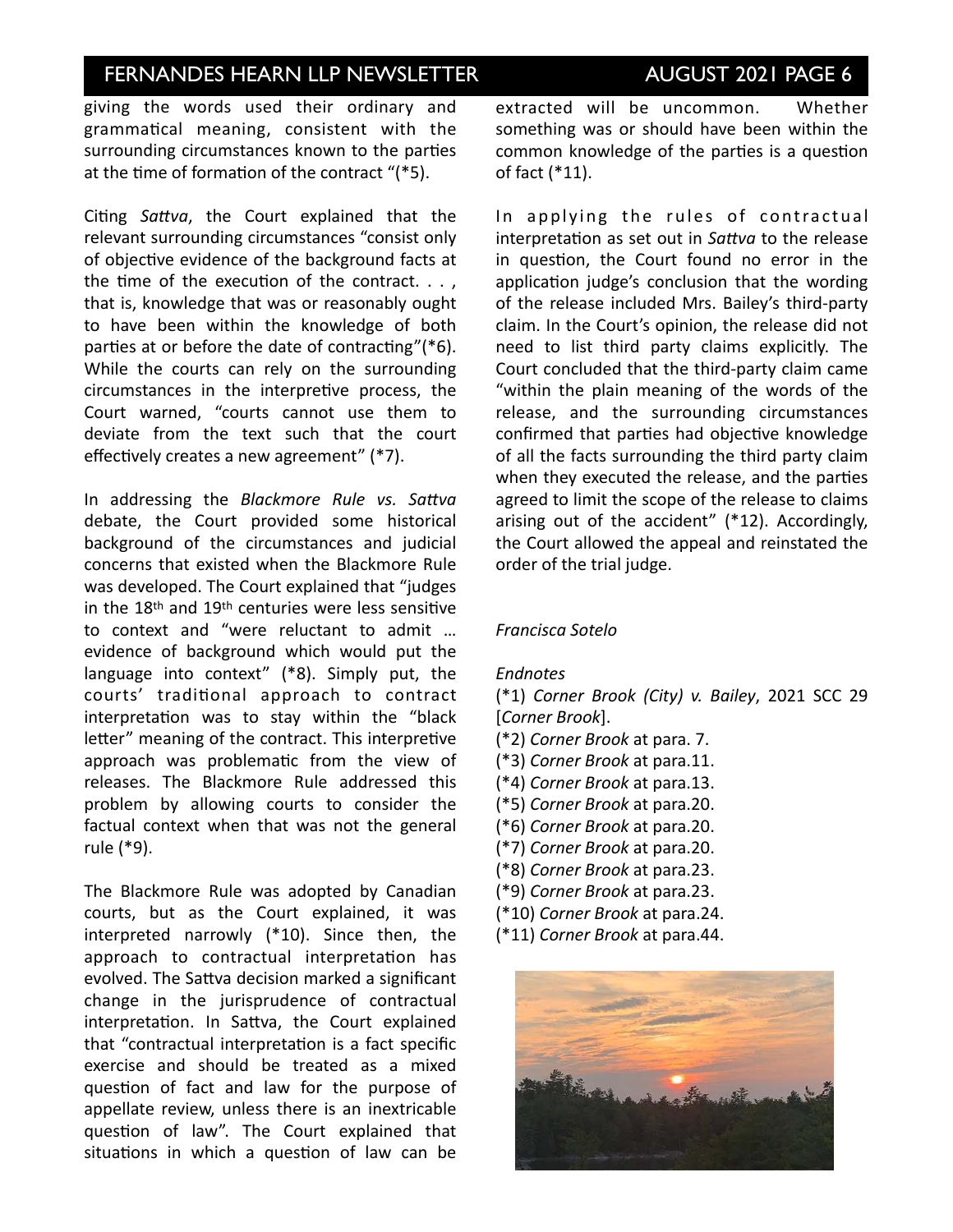## **INVESTOR IN THE NEWSLETTER ISSUE AUGUST 2021 PAGE 7**

### **3. Ensuring a Safe Workplace – What is** reasonable during a pandemic?

Every employer has a statutory duty to ensure a safe and healthy workplace. How this is achieved during COVID-19 depends on several factors including the nature of the particular workplace. Employers are now considering, among other requirements, mandatory vaccination policies, or rapid testing policies; what may be acceptable in one workplace, could be challenged in another.

The June 10, 2021 labour arbitration decision of **EllisDon** Construction Ltd./EllisDon Corporation *and Verdi Structures Inc. v. Labourers' International Union of North America, Local 183*  $(*1)$ , dealt with a grievance challenging EllisDon's Rapid COVID-19 Antigen Screening Policy (the "Rapid Testing Policy" or "Policy").

### *The Facts*

EllisDon is the general contractor on a 59-floor residential condominium in Toronto (the "Project"). Verdi Structures Inc. ("Verdi") is a formwork contractor, engaged by EllisDon to do certain concrete formwork at the Project. Work began in January 2020 and at the time of the arbitration, 10 floors had been completed. There are no walls on the floors of the building where Verdi's employees work, so there is good airflow. Both EllisDon and Verdi direct the workers to maintain a  $6$  ft distance from each other, where possible. An employee who fails to comply may be sent home or disciplined.

There are other trades and contractors working at the Project and as of May 2021 there were approximately 108 construction employees on site. Verdi's work at the Project is expected to continue until July 2022.

### **The Rapid Testing Policy**

In February 2021 EllisDon implemented the Rapid Testing Policy as part of a pilot program led by the Ministry of Health. The objective was to assess the value of the Abbott Panbio Antigen ("AP") test as a screening tool to support

employee safety and business continuity in a variety of workplaces. EllisDon determines which job sites are subject to the rapid testing based on a number of criteria including community spread and case counts, hot-zone locations and the size of the project. All individuals who attend at affected job sites, including the Project, are required to submit to the AP test.

The AP test is conducted on site twice weekly, and there is no need to send the specimen to a lab for processing. This test is not administered through a nasopharyngeal swab, but via a throat and bilateral lower nostril swab. It is administered by third party qualified healthcare professionals. After a worker has completed the standard-form screening questionnaire and had their temperature checked upon arrival, they then undergo the AP Test, which takes 15 minutes to yield a result. EllisDon has set up a testing area in which individuals are physically distanced from each other, the results are read and recorded by the healthcare worker and cannot be observed by anyone else. No personal health card information is taken or stored during testing  $-$  only the individual's name, phone number and email address are taken down, so they can be notified in the case of a positive result. The testing is described as follows: 

An individual can refuse the test but is then denied access to the worksite. Verdi will try to find them work elsewhere, but if no work is available the employee is laid off. If the AP Test is negative, the individual returns to work. If it is positive, the individual and the EllisDon HSE Coordinator are notified, and employees who were in close contact with the positive employee will be required to self-isolate and the local public health unit will be notified. The individual must get a PCR COVID-19 test within 24 hours and cannot access the job site until the outcome of that test. During the time spent testing, and the 15 minutes spent waiting for the results, the employee is paid. If the employee needs to take time off for the PCR COVID-19 test, it is up to the individual contractor whether to pay the employee during that time. Any requests for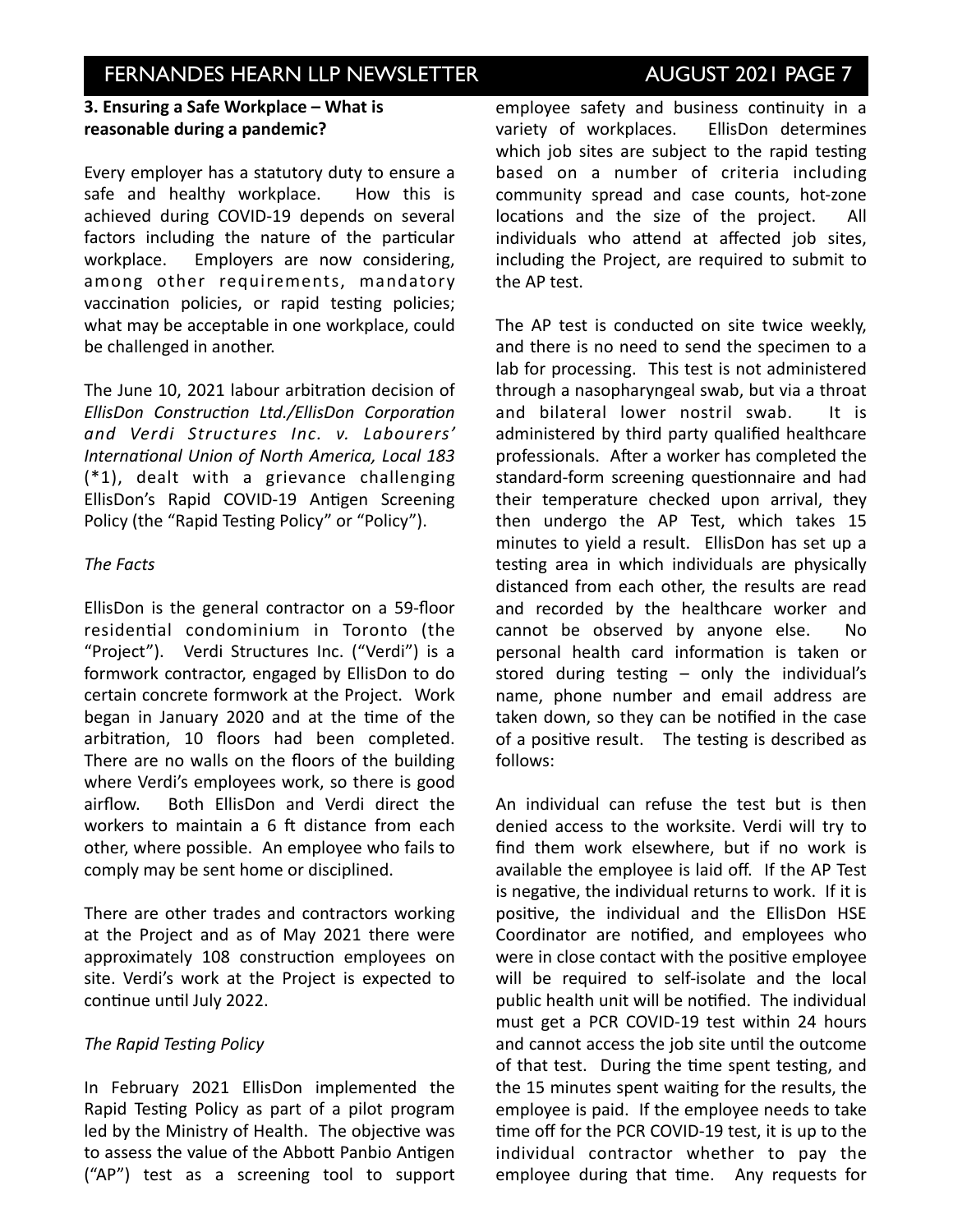## **INVESTOR IN THE STORE NEWSLETTER AUGUST 2021 PAGE 8**

accommodation based on human rights are addressed on a case-by-case basis.

In addition to the Rapid Testing Policy, EllisDon has implemented additional health measures, including, but not limited to, daily screening and temperature check of workers, the provision of PPE, prohibiting non-essential visitors and guests on site, and an enhanced cleaning and disinfection program.

### *The Grievance*

The Union filed a grievance claiming that by implementing the Rapid Testing Policy, both EllisDon and Verdi had violated the applicable collective agreements. The Union argued that the Policy is unreasonable on the basis that the evidence does not demonstrate that it is a reasonably proportionate response to mitigate the risk of COVID-19 transmission. The Union's position is that the risk of transmission in the workplace has been significantly reduced through other less intrusive measures and that the "open air" setting of the Project is such that the risk of transmission is at the low end of the spectrum. Further, the Union argues that the collection of a body sample through the AP Test is inherently invasive and engages critical employee interests, including the right to privacy and bodily integrity.

### *Is the Rapid Testing Policy Reasonable?*

In determining whether a unilateral policy in a unionized workplace is reasonable, it must not be inconsistent with the collective agreement, it must be clear and unequivocal, it must be brought to the employee's attention before it can be acted upon, the employee must be notified of the consequences of any breach of the policy, and it must be consistently enforced by the employer. The arbitrator must also consider the nature of the interests at stake, and whether there are less intrusive means available to achieve the objective and the impact of the policy on the employees.

There was no dispute that the underlying objective of the Rapid Testing Policy is to mitigate

the risk of COVID-19 in the workplace. The Union relied on the Supreme Court of Canada's decision in *Irving Pulp & Paper Ltd.* (\*2) in which a random drug testing policy was at issue, to argue that the Policy was unreasonable. The Court emphasized the importance of the concepts of proportionality and reasonable cause and stated that the dignity and privacy of employees should not be impacted unless there is reasonable cause, such as a general problem of substance abuse in the workplace. In other words, the dangerousness of a workplace does not automatically justify the imposition of a policy that impacts an employee's dignity or privacy. The St. Michael's Hospital and *ONA*  (\*3) decision was also referred to by the Union. In that case the employer was seeking to justify a mandatory vaccine or mask policy, and the arbitrator stated that this policy cannot be upheld simply because it is supported by good faith and some evidence. Rather, to satisfy the reasonableness test, objective evidence of a real problem that will be addressed by the specific policy, is required.

Two recent arbitral decisions addressing COVID testing were also considered. In *Caressant Care Nursing and Retirement Homes* (\*4) the union challenged the reasonableness of a policy requiring all staff at the retirement home to be tested every two weeks, on the ground that it was an unreasonable exercise of management rights. In that case the arbitrator concluded that the intrusiveness of a test every 14 days weighed against the problem to be addressed, being the spread of COVID-19 in the retirement home, was reasonable. The fact that the retirement home had not had an outbreak did not take away from that  $-$  given the seriousness of an outbreak, waiting to act until that happens was not reasonable. 

In *Unilever Canada Inc.* (\*5), the employer, who operated a food manufacturing plant, implemented a mandatory testing policy following an increase in the number of COVID-19 cases in the community, which had led to a number of its employees testing positive (there was no evidence that they had contracted the virus in the workplace). In this workplace the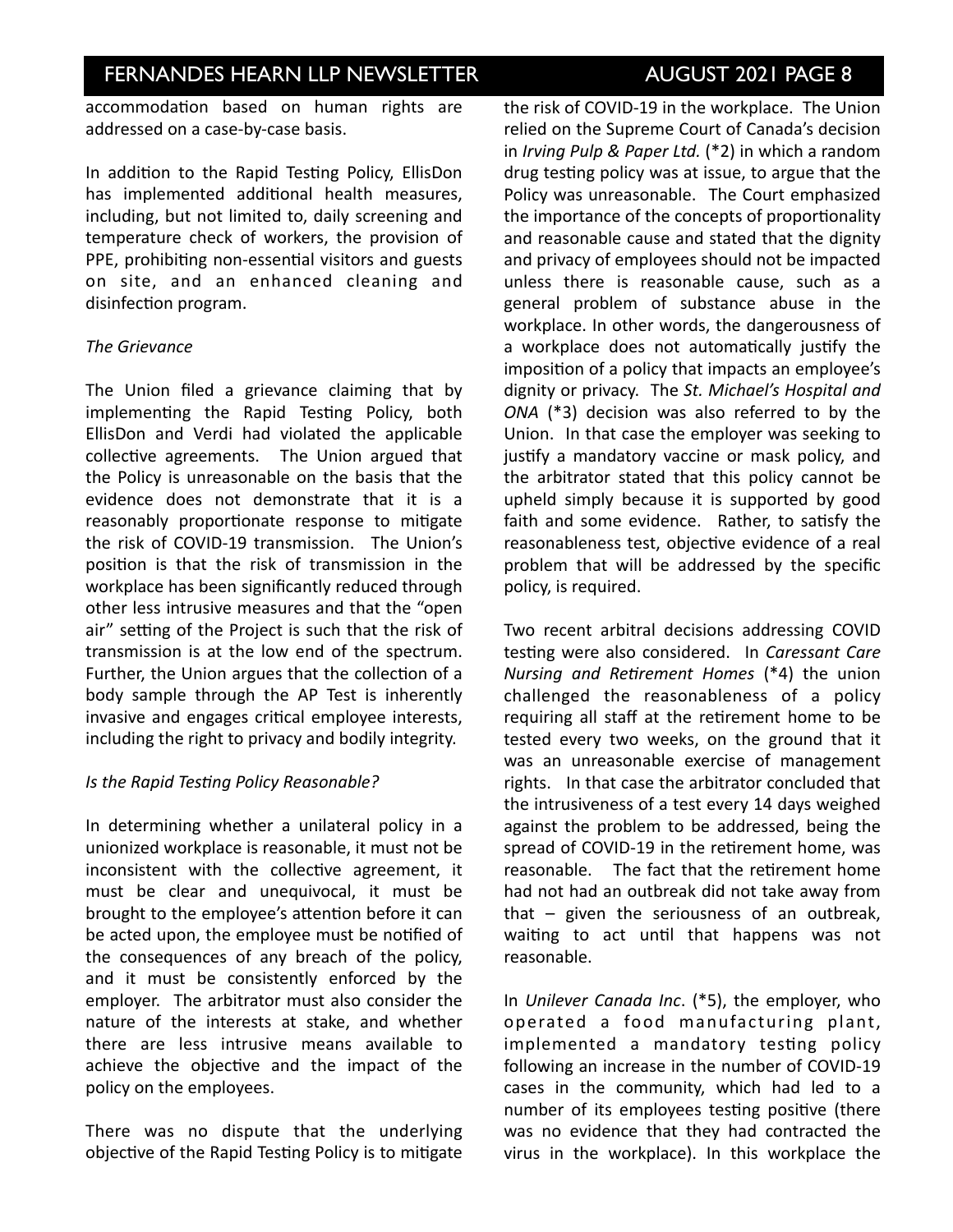## **INVESTOR IN THE NEWSLETTER AUGUST 2021 PAGE 9**

testing was a rapid antigen test, it was conducted by a third-party contractor, and the employee's health information was protected. Balancing the interests of the employees and the benefits of a testing program in preventing the spread of COVID-19 in the workplace, and because several employees had in fact tested positive, the arbitrator held that the policy was a reasonable attempt to protect the health and safety of workers in the plant.

The Union argued that given the open-air work environment at the Project and the other protocols and protections that EllisDon has put in place, there is no objective evidence that the AP Test is reasonable. The arbitrator considered these arguments and stated that while an openair environment may result in a lower risk there was no evidence or assertion that it eliminates the risk. The arbitrator also considered the fact that it was not always possible for employees to practice social distancing in the workplace. The arbitrator also considered the significant effort made to protect the privacy and dignity of the employee and that the AP test itself is minimally invasive comparted to the laboratory-based PCR COVID-19 test.

### *The Decision*

The arbitrator held that the spread of COVID-19 remains a threat to the public at large and to those working at EllisDon construction sites. Weighing the intrusiveness of the AP test against the objective of the Policy, which is to prevent the spread of COVID-19, the Policy is reasonable. The grievance was dismissed.

### *Takeaways*

While the assessment of the rapid testing policy in this case was undertaken in the context of a unionized workplace, an employer who implements any similar policy should be prepared to show that the objectives of the policy, and the methods to achieve those objectives, are reasonable. In addition, any such policy must also ensure that an employee's individual human rights are protected, to the point of undue hardship. How far an employer can go to protect the workplace is a moving target and each day brings another announcement from an employer or industry, about the policies they are implementing to ensure a safe work environment, including mandatory vaccinations. It remains to be seen whether these policies will be the subject matter of a future grievance, but with a fourth wave of COVID-19 and new and more transmissible variants, an arbitrator may very well find such a policy reasonable in order to achieve the objective of a safe and healthy workplace. 

### *Carole McAfee Wallace*

### *Endnotes*

- (\*1) 2021 CanLII 50159 (ON LA)
- (\*2) 2013 SCC 34
- (\*3) (2018) 295 L.A.C. (4<sup>th</sup>) 109 (Kaplan)
- (\*4) 2020 CanLII 100531 (ON LA) (Randall)
- (\*5) April 24, 2021 (Unreported Bloch)

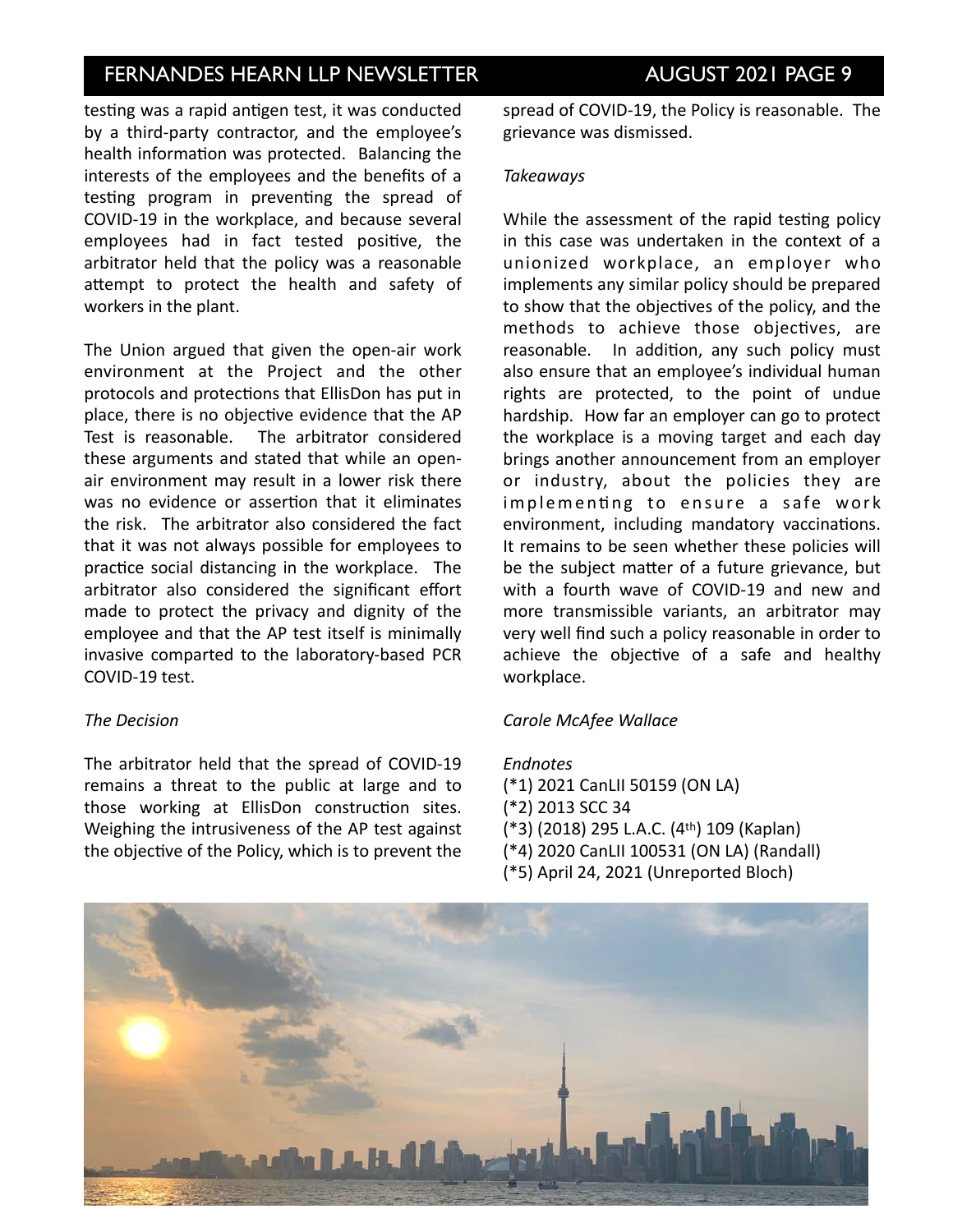### **4. No Cap on Family Law Act Damages: Ontario Court of Appeal**

### *Moore v. 7595611 Canada Corp., 2021 ONCA 459*

The Ontario Court of Appeal has confirmed a new high-water mark for *Family Law Act* damages. This will also likely impact on any Dependents' Claims under the *Marine Liability Act*. 

In Ontario, and similarly in all the provinces, there is a category of compensation directed to those who have lost family members resulting from the fault of a third party. Section 61 of the *Family Law* Act, R.S. O. 1990 as amended (and similarly s. 4 of the *Marine Liability Act R.S.C. 2001*)) state that specified individuals whose family member  $(*1)$ has died or been injured as a result of the fault or neglect of another, can claim compensation for "loss of care, guidance and companionship" as well as pecuniary loss that they would have received from the had the incident in question not occurred.(\*2)

Such damages assessments are difficult as money is a poor replacement for a person, but it is the only possible measure available for compensation.

To measure "loss of care, guidance and companionship," a court considers evidence of the deceased or injured person's relationship with the family member claimants before the incident, including the quality of the relationship and evidence of the impact that the person's death/ injury has had on the family. The type of evidence is not exhaustive and differs from family to family. Caselaw has developed a range of damages available. 

The claims can also include pecuniary loss in respect of:

(a) Reasonable expenses actually incurred, such as funeral expenses

(b) Lost Income - for example an unpaid leave of absence from work or use of sick leave or vacation credits or financial loss

(c) Dependency Losses - loss of financial support 

The high-water mark for general damages compensation was, until recently, the case of *To v.* 

*Toronto District School Board*, 2001 CanLII 11304 (ON CA). The case concerned the death of a 14year-old child at school. The deceased was the first generation of an immigrant Chinese family, and despite his young age was the liaison between his parents and others in the community given his English skills. The evidence was that he was expected, according to his parents' culture, to care for his parents, and to provide financial support to them when he grew older. The Ontario Court of Appeal reviewed the jury's decision to award  $$100,000$  to each of the parents and \$50,000 to his sister. The Court confirmed that each case would be based on its own merits and discussed general or accepted ranges for such claims and found that the awards for the parents were high but not so inordinately high as to justify appellate intervention. The sister's award was considered inordinately high and was reduced to \$25,000.

The High-Water Mark is Higher: Moore v. *7595611 Canada Corp., 2021 ONCA 459 ("Moore")* 

The high-water mark for *Family Law Act* claims and mental distress damages in wrongful death cases has changed this year by the Moore case, a decision of the Ontario Court of Appeal in 2021.

Alisha Lamers died due to a fire in her basement apartment in the morning hours of November 20, 2013. Ms. Lamers was trapped and unable to escape because the interior staircase was blocked, the windows were barred, and there was only one exit which was blocked by smoke and fire. Ms. Lamers was rescued but died a few days later in hospital. She had suffered thirddegree burns over half of her body, went into cardiac arrest on more than one occasion and her parents ultimately decided to remove her from life support. The parents presented extensive evidence at trial about their claims for loss of care, guidance and companionship.

Ms. Lamers' parents commenced an action against the landlord and his company alleging negligent conduct that led to the death of Ms. Lamers. The matter went to trial before a judge and jury.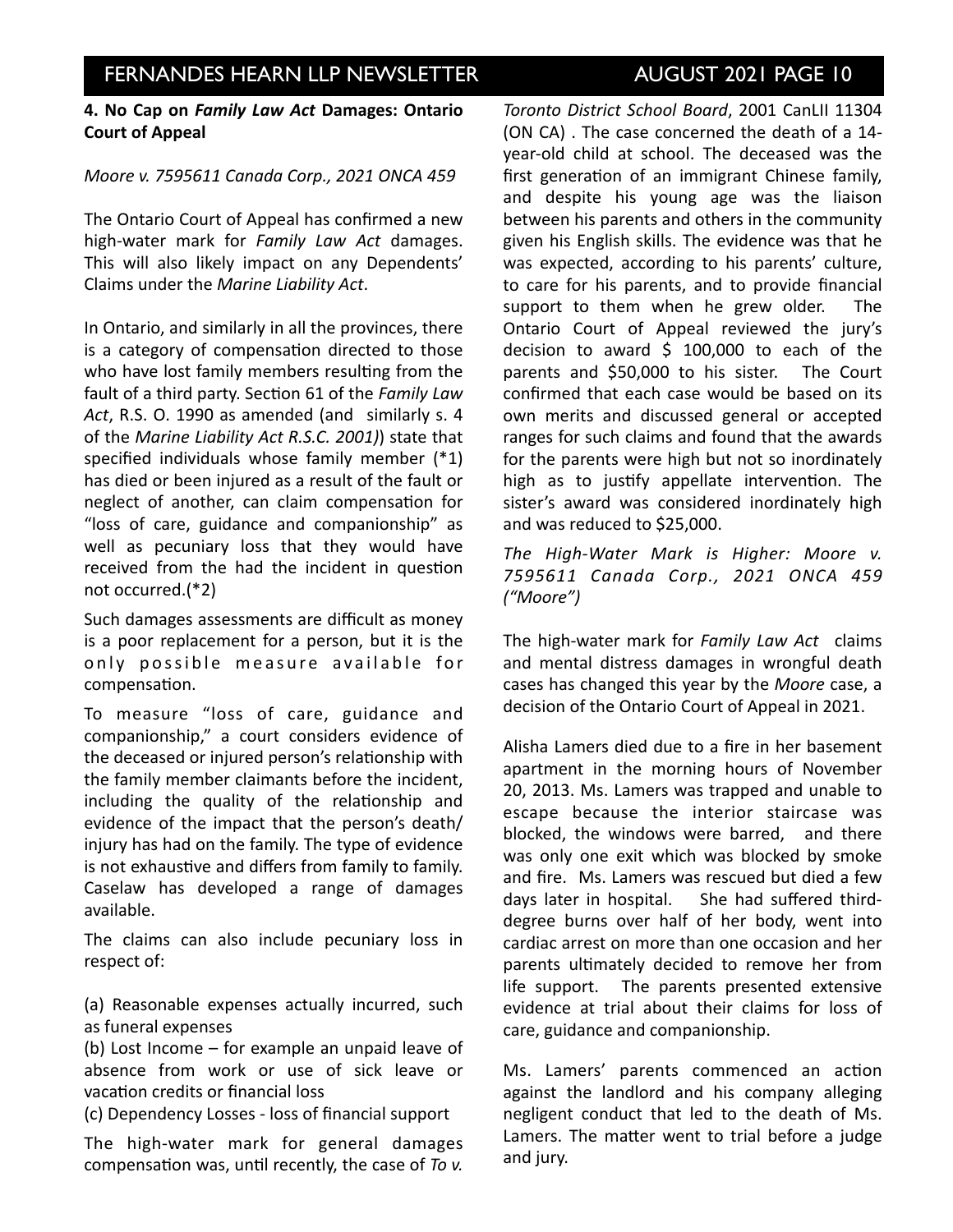The jury awarded  $$1.326$  million in damages:

1. Loss of care, guidance and companionship of \$250,000 for each parent;

2. Mental distress damages of \$250,000 for each parent;

3. Future care costs of \$174,800 for the father; and

4. Future care costs of \$151,200 for the mother. 

The defendant landlord's appeal was dismissed.

Regarding the damages for mental distress, the parents had witnessed the horrific events and the Court of Appeal found that there was clear expert evidence at the trial supporting the parents' mental distress including psychological assessments that showed that the mother had suffered a marked deterioration in her mood and daily functioning and had also experienced passive suicidal ideation. The father was experiencing PTSD symptoms and anxiety. The parents testified about what they saw, what they experienced, and how they had been impacted by their daughter's death. The Court of Appeal found no reason to interfere with the jury's assessment of damages for mental distress. The defendant landlord's appeal included submissions that the awards were too high for loss of care, guidance, and companionship considering that the Court of Appeal had established that \$100,000 (adjusted for inflation) represented the "high end of an accepted range of guidance, care and companionship damages" per its decision of To v. **Toronto Board of Education.** 

The future care costs for the parents had been put forward via expert evidence and the jury had reduced the numbers substantially. It is unclear what evidence was provided by the defence in this regard though, given the reductions applied, it would appear that defence experts also testified. The Court of Appeal found no grounds to interfere with the amounts awarded by the jury in this regard.

To attract judicial intervention, the Court of Appeal confirmed, at para. 29, that jury awards would have to be such that they "shock(ed) the conscience of the Court" or were so "inordinately high" to be "wholly erroneous". The Court of Appeal found no basis to interfere with the jury award of \$250,000 for each parent for loss of care, guidance and companionship. As in *To v. Toronto Board of Education,* the awards were high but not so inordinately high to justify judicial interference given the circumstances of the case.

Per the Court of Appeal in *To v. Toronto Board of Education, the Court of Appeal in Moore* went on to confirm that there is, in fact, no legislated upper limit on such dependent claims. Osbourne A.C.J.O. had stated in *To v. Toronto Board of Education*, at para 29, that "each case must be given separate consideration" and that there was no legislative cap in Ontario in determining such damages. At para. 27 of the Moore decision, the Court of Appeal stated simply, "...there is no neat mathematical formula that can be applied to determine the correct amount.", but rather each case must be considered in light of the evidence material to the guidance, care and companionship claims in that case and in light of the particular family relationships involved in that case. 

### *Finally*

In conclusion, the high-water mark for general damages for loss of care, guidance and companionship is simply higher (\$100,000 corrected for inflation is about \$150,000 in 2021 and the new high-end amount is \$250,000). Such damages claims have always been decided on a case by case basis, but the Court quite clearly confirmed that there will be no intention to interfere with jury verdicts unless the jury award shocked the conscience of the court to the point that the result was a "wholly erroneous" estimate of damages. Again, this test was the same in To v. Toronto Board of Education. Defence counsel are now put on notice that the stakes are higher, and more attention must be paid to such claims as they may no longer be so easily wrapped into a global settlement.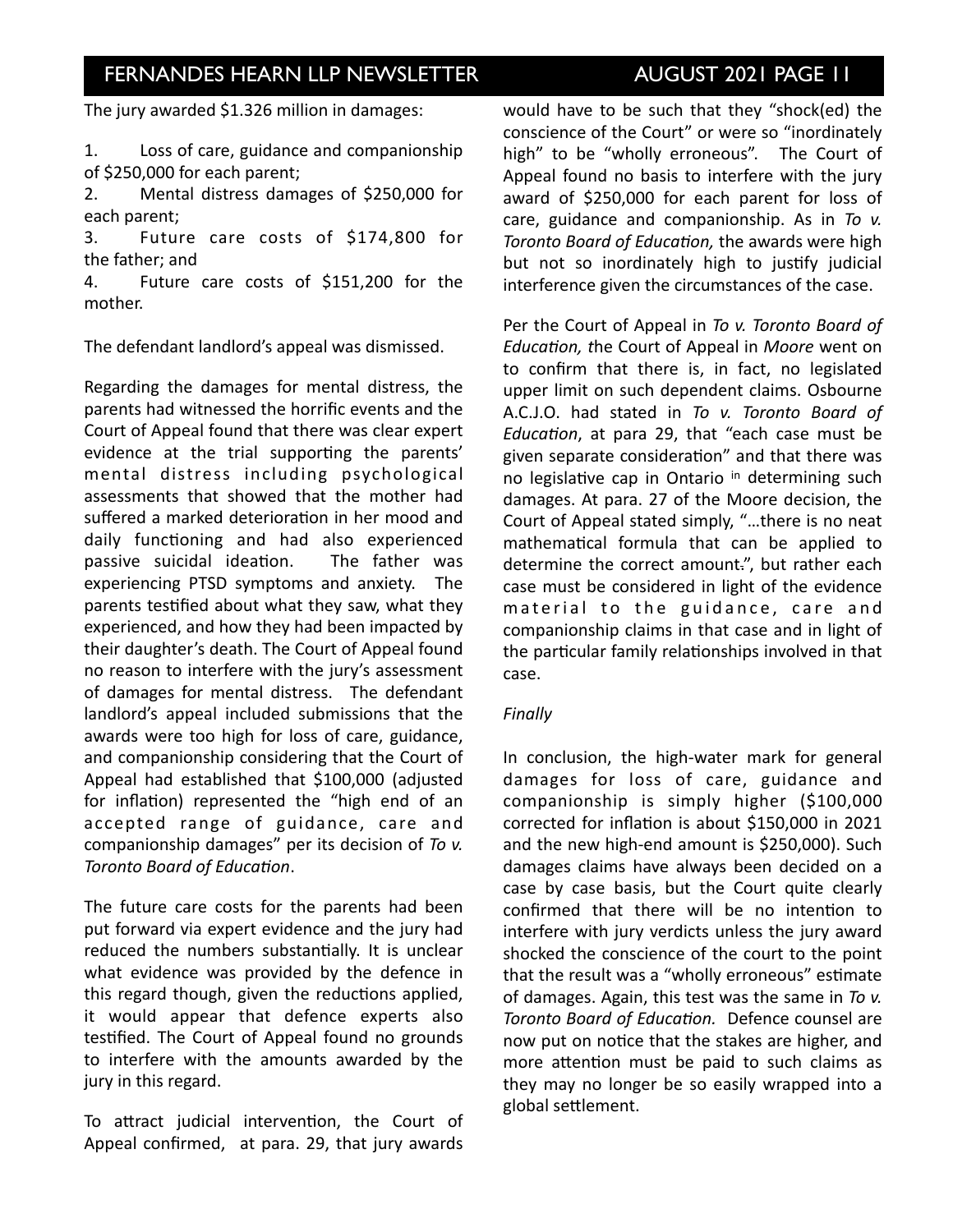It is interesting, however, as the viability of jury trials continues to be in issue in these pandemic times, that juries might seem more appealing to plaintiffs once again given the courts' reluctance to interfere with higher jury awards and thereby potentially increasing the high-water mark for all cases. 

### *Kim E. Stoll*

*Follow Kim on LinkedIn and at url: linkedin.com/ in/kim-stoll-transportationlaw* 

### *Endnotes*

(\*1) *Family Law Act*, s. 61 claimants can include children, grandchildren, parents, grandparents, brothers and sisters of the injured or deceased person. Marine Liability Act, s. 4, claimants can include a son, daughter, stepson, stepdaughter,

### grandson, granddaughter, adopted son or daughter, or an individual for whom the injured or deceased person stood in the place of a parent; a spouse, or an individual who was cohabiting with the injured or deceased person in a conjugal relationship having so cohabited for a period of at least one year; or a brother, sister, father, mother, grandfather, grandmother, stepfather, stepmother, adoptive father or mother, or an individual who stood in the place of

(\*2) Motor vehicle accidents apply another layer of benefits and claims under Statutory Accident Benefits or similar depending on the province and which are beyond the scope of this article.



a parent.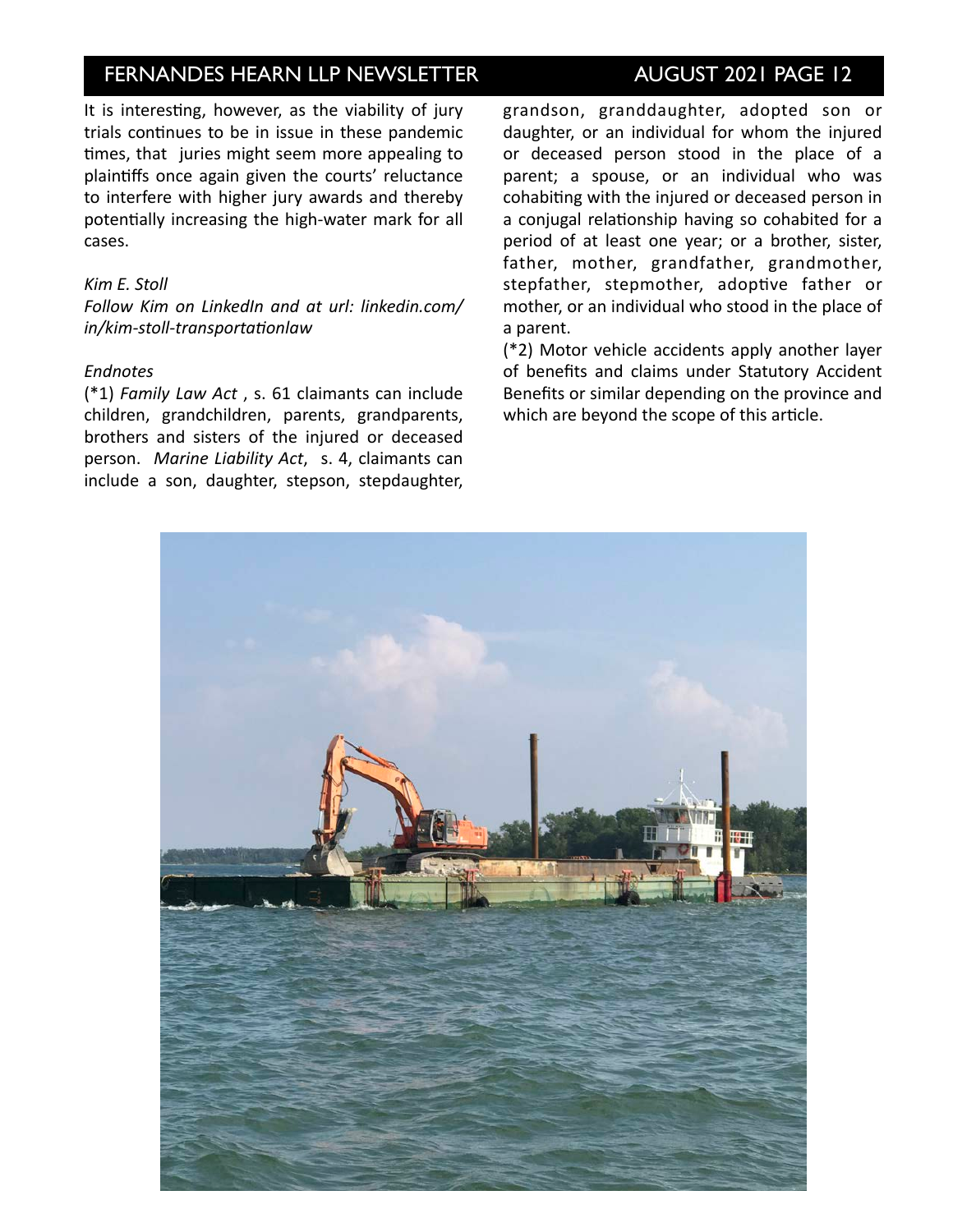### **5. Not-for-Profit Corporations Act, 2010 Coming into Force October 19 2021**

The Ontario government has announced that the new Ontario Not-for-Profit Corporations Act, 2010 ("ONCA") will be proclaimed into force on **October 19, 2021.** After over a decade of anticipation, the ONCA will provide Ontario's notfor-profit corporations and charities with much needed modernization and legal update from the *Ontario Corporations Act ("OCA"), which dates* back to 1907. 

Existing not-for-profit corporations will have a three-year transition period once ONCA comes into effect to make any necessary changes to their incorporating and other documents to bring them into conformity with *ONCA*.

Existing corporations are encouraged to review their documents before the end of the transition period. 

When it does come into force it will:

- simplify the incorporation process, making it easier and more efficient
- clarify rules for governing a corporation and increase accountability
- clarify that not-for-profit corporations can earn a "profit" through commercial activities (e.g., selling T-shirts) as long as it is reinvested to support the corporation's not-for-profit purposes
- allow some corporations to use a "review engagement" in place of an audit
- enhance members' rights and outline actions they can take if they believe directors and officers are not acting in the corporation's best interest
- give members greater access to financial records

Some of the changes to the *ONCA* include:

- allowing electronic notices to be given for members' meetings (refer to clause  $93(1)(a)$ and subsection  $296(2)$ )
- allowing members' meetings to be held by electronic means (refer to section 125.1)
- giving not-for-profit corporations natural person powers, such as buying and selling

property as well as borrowing money (refer to section  $126.1$ )

- giving a not-for-profit corporation flexibility to sell, lease or exchange all or a substantial amount of its property (refer to section 126.2)
- allowing for the adoption of pre-incorporation contracts (refer to section 126.3)
- creating a standard for the duties of directors and officers (refer to section 127.1)
- allowing the removal of directors by majority vote of members generally (refer to section 127.2)
- making it easier to waive an audit and not appoint an auditor by lowering the members' approval threshold and changing references from "income" to "revenue" for clarity (refer to section 130.1)
- not requiring directors to be members, if it is stated in a corporation's by-laws (refer to subsection 286(3))
- allowing an application to a court for an order to appoint directors if a corporation has neither directors nor members (refer to  $subsection 288(4)$ )
- Updating rules governing protections if a corporation is continuing in another jurisdiction (refer to section  $313(1.0.1)$ )

When *ONCA* comes into force it will generally apply automatically to every corporation that does not issue ownership shares (does not have "share capital") that is incorporated under an act of the Ontario legislature, including the current *OCA*. 

There are some cases where *ONCA* will not apply. For example, *ONCA* will not apply to:

- insurance corporations under Part V of the *Corporations* Act
- corporations without share capital that fall under the *Co-operative Corporations Act*
- when a statute clearly says otherwise
- companies with social purposes, like sharecapital social clubs (e.g., some golf, tennis or country  $clubs$ ) – these companies will continue to be governed by the *Corporations Act.* If they were incorporated or continued under this Act, they will have a transition period of five years once *ONCA* comes into force. Within the 5-year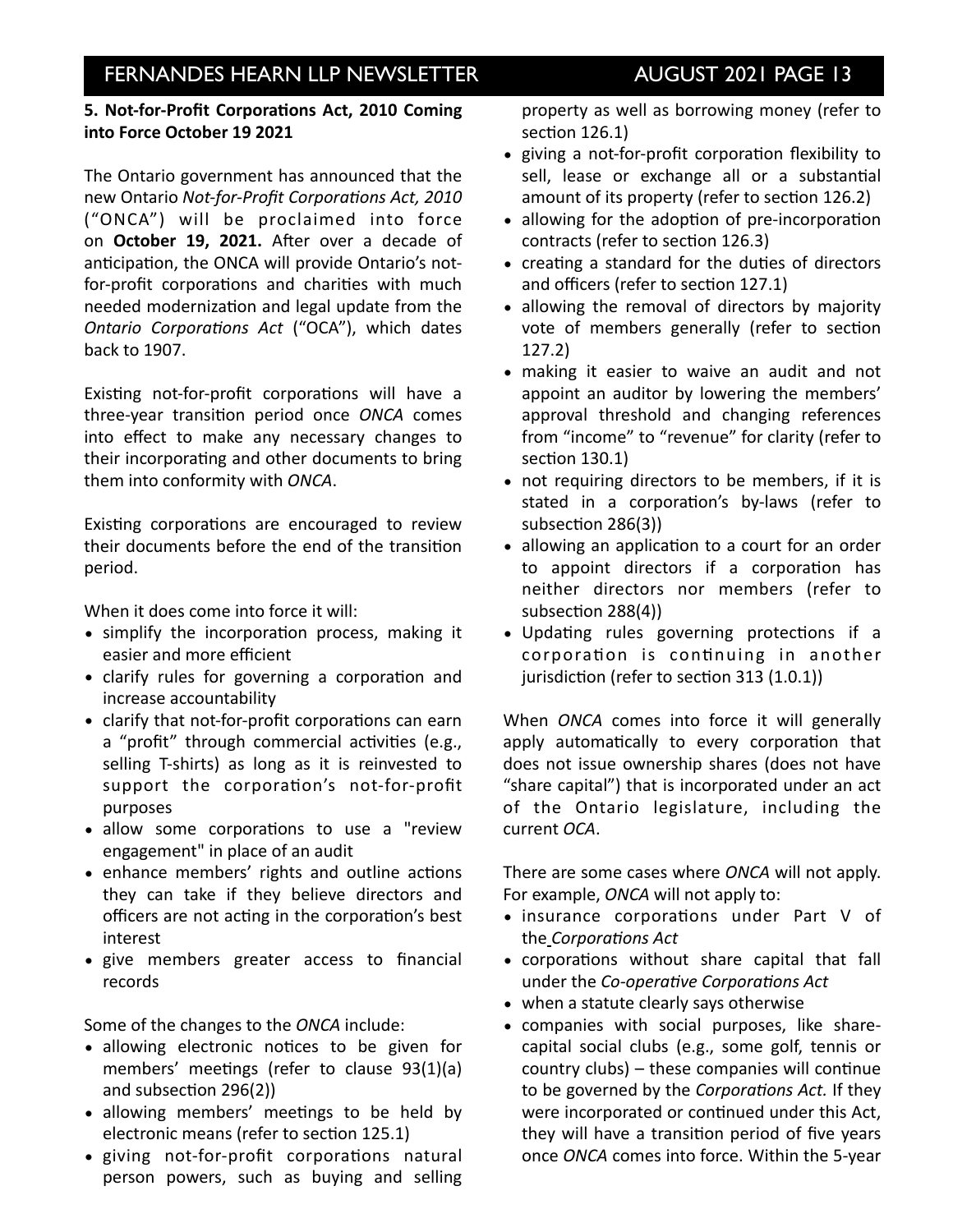## **INVESTOR IN EXAMPLE IS A FERNANDES HEARN LLP NEWSLETTER AUGUST 2021 PAGE 14**

transition period, they must continue as either a: 

- - non-share capital corporation under *ONCA*
- - co-operative corporation under the Co*operative Corporations Act*
- - share capital corporation under the *Business* **Corporations Act**

With some exceptions, *ONCA* will apply to notfor-profit corporations that are incorporated under special or private acts.

If there is a conflict between *ONCA* or one of its regulations and another act or its regulations that applies to a corporation without share capital, the other act prevails.

**ONCA** will introduce a new process for reviewing a corporation's financial records called the "review engagement." This new process is less extensive than an audit and, as a result, generally less expensive.

Whether or not your corporation can use a review engagement instead of an audit or waive an audit and review engagement will depend on its revenue per financial year and whether or not it is a public benefit corporation.

After the three-year transition period, any provisions in letters patent, by-laws or special resolutions that are inconsistent with the ONCA (with a few limited exceptions) will be deemed to be amended to comply with the ONCA.

We strongly recommend amending letters patent that do not comply with the ONCA by filing articles of amendment and adopting ONCA compliant by-laws within the three-year transition timeframe to avoid future confusion as to what is amended and how.

Rui M. Fernandes